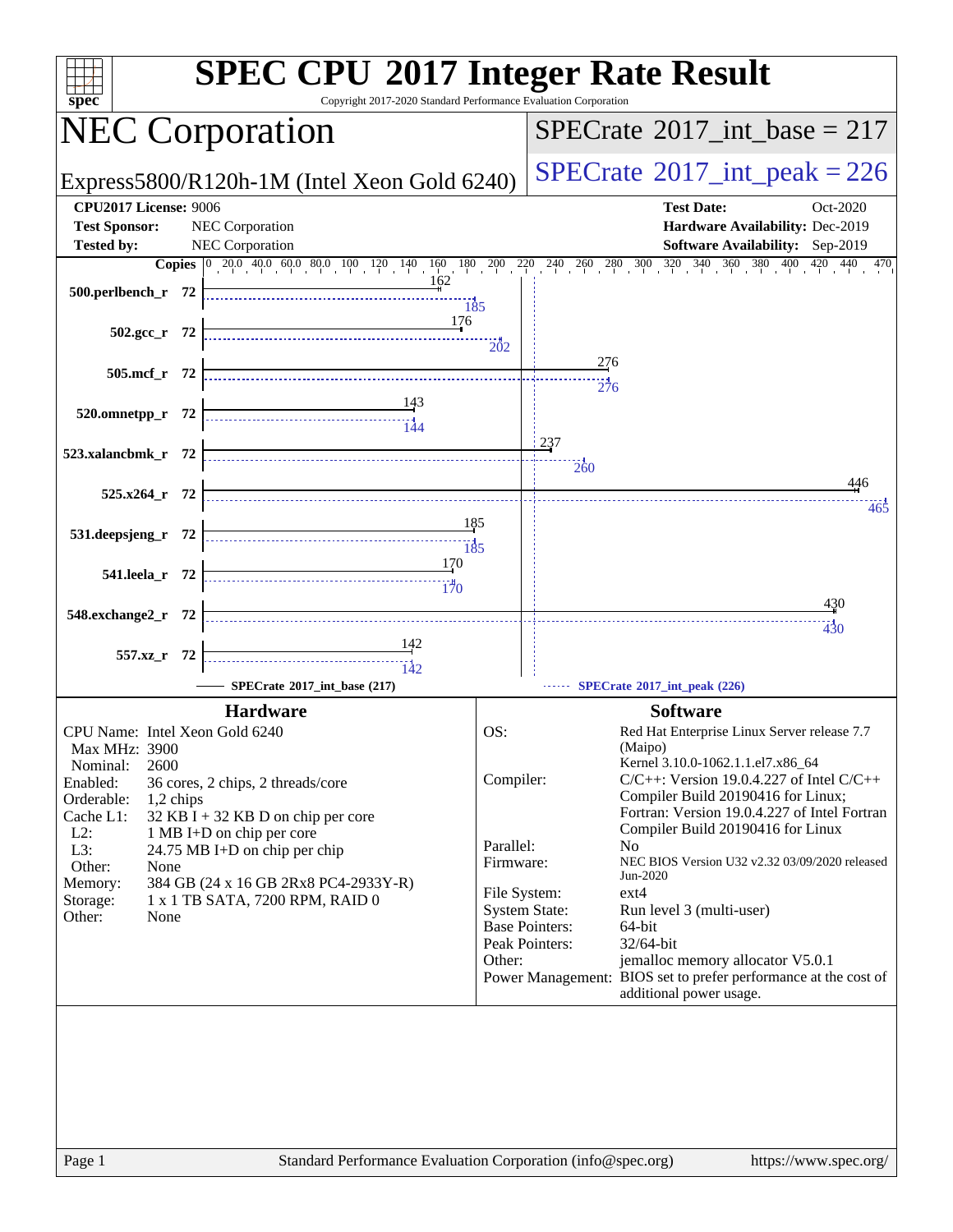

Copyright 2017-2020 Standard Performance Evaluation Corporation

# NEC Corporation

Express5800/R120h-1M (Intel Xeon Gold 6240)  $\left|$  [SPECrate](http://www.spec.org/auto/cpu2017/Docs/result-fields.html#SPECrate2017intpeak)<sup>®</sup>[2017\\_int\\_peak = 2](http://www.spec.org/auto/cpu2017/Docs/result-fields.html#SPECrate2017intpeak)26

 $SPECTate$ <sup>®</sup>[2017\\_int\\_base =](http://www.spec.org/auto/cpu2017/Docs/result-fields.html#SPECrate2017intbase) 217

**[CPU2017 License:](http://www.spec.org/auto/cpu2017/Docs/result-fields.html#CPU2017License)** 9006 **[Test Date:](http://www.spec.org/auto/cpu2017/Docs/result-fields.html#TestDate)** Oct-2020 **[Test Sponsor:](http://www.spec.org/auto/cpu2017/Docs/result-fields.html#TestSponsor)** NEC Corporation **[Hardware Availability:](http://www.spec.org/auto/cpu2017/Docs/result-fields.html#HardwareAvailability)** Dec-2019 **[Tested by:](http://www.spec.org/auto/cpu2017/Docs/result-fields.html#Testedby)** NEC Corporation **[Software Availability:](http://www.spec.org/auto/cpu2017/Docs/result-fields.html#SoftwareAvailability)** Sep-2019

#### **[Results Table](http://www.spec.org/auto/cpu2017/Docs/result-fields.html#ResultsTable)**

|                                                                                                        | <b>Base</b>   |                |       |                |       |                | <b>Peak</b> |               |                |              |                |              |                |              |
|--------------------------------------------------------------------------------------------------------|---------------|----------------|-------|----------------|-------|----------------|-------------|---------------|----------------|--------------|----------------|--------------|----------------|--------------|
| <b>Benchmark</b>                                                                                       | <b>Copies</b> | <b>Seconds</b> | Ratio | <b>Seconds</b> | Ratio | <b>Seconds</b> | Ratio       | <b>Copies</b> | <b>Seconds</b> | <b>Ratio</b> | <b>Seconds</b> | <b>Ratio</b> | <b>Seconds</b> | <b>Ratio</b> |
| 500.perlbench_r                                                                                        | 72            | 715            | 160   | 708            | 162   | 709            | 162         | 72            | 618            | 185          | 619            | 185          | 618            | 185          |
| $502.\text{gcc}_{r}$                                                                                   | 72            | 579            | 176   | 578            | 176   | 582            | 175         | 72            | 504            | 202          | 504            | 202          | 502            | 203          |
| 505.mcf r                                                                                              | 72            | 421            | 276   | 422            | 276   | 422            | 276         | 72            | 421            | 276          | 422            | 276          | 421            | 276          |
| 520.omnetpp_r                                                                                          | 72            | 657            | 144   | 658            | 143   | 659            | 143         | 72            | 658            | 144          | 657            | 144          | 658            | 144          |
| 523.xalancbmk_r                                                                                        | 72            | 322            | 236   | 321            | 237   | 321            | 237         | 72            | 292            | 260          | 293            | 259          | 293            | 260          |
| 525.x264 r                                                                                             | 72            | 282            | 447   | 284            | 444   | 282            | 446         | 72            | 271            | 465          | 271            | 465          | 271            | 465          |
| $531.$ deepsjeng $_r$                                                                                  | 72            | 448            | 184   | 447            | 185   | 447            | 185         | 72            | 447            | 185          | 447            | 185          | 446            | 185          |
| 541.leela r                                                                                            | 72            | 701            | 170   | 702            | 170   | 701            | 170         | 72            | 702            | <b>170</b>   | 697            | 171          | 702            | 170          |
| 548.exchange2_r                                                                                        | 72            | 439            | 429   | 438            | 430   | 438            | 431         | 72            | 439            | 429          | 439            | 430          | 439            | 430          |
| 557.xz r                                                                                               | 72            | 547            | 142   | 547            | 142   | 547            | 142         | 72            | 546            | 142          | 546            | 142          | 546            | 142          |
| $SPECrate^{\circledcirc}2017$ int base =                                                               |               |                | 217   |                |       |                |             |               |                |              |                |              |                |              |
| $CDFC_{\text{tot}}$ $\epsilon_0$ 0017 $\epsilon_1$ $\epsilon_2$ $\epsilon_3$ $\epsilon_4$ $\epsilon_5$ |               |                | 22    |                |       |                |             |               |                |              |                |              |                |              |

**[SPECrate](http://www.spec.org/auto/cpu2017/Docs/result-fields.html#SPECrate2017intpeak)[2017\\_int\\_peak =](http://www.spec.org/auto/cpu2017/Docs/result-fields.html#SPECrate2017intpeak) 226**

Results appear in the [order in which they were run](http://www.spec.org/auto/cpu2017/Docs/result-fields.html#RunOrder). Bold underlined text [indicates a median measurement](http://www.spec.org/auto/cpu2017/Docs/result-fields.html#Median).

#### **[Submit Notes](http://www.spec.org/auto/cpu2017/Docs/result-fields.html#SubmitNotes)**

 The numactl mechanism was used to bind copies to processors. The config file option 'submit' was used to generate numactl commands to bind each copy to a specific processor. For details, please see the config file.

#### **[Operating System Notes](http://www.spec.org/auto/cpu2017/Docs/result-fields.html#OperatingSystemNotes)**

Stack size set to unlimited using "ulimit -s unlimited"

#### **[Environment Variables Notes](http://www.spec.org/auto/cpu2017/Docs/result-fields.html#EnvironmentVariablesNotes)**

Environment variables set by runcpu before the start of the run: LD\_LIBRARY\_PATH =

 "/home/cpu2017/lib/intel64:/home/cpu2017/lib/ia32:/home/cpu2017/je5.0.1- 32"

#### **[General Notes](http://www.spec.org/auto/cpu2017/Docs/result-fields.html#GeneralNotes)**

 Binaries compiled on a system with 1x Intel Core i9-7900X CPU + 32GB RAM memory using Redhat Enterprise Linux 7.5 Transparent Huge Pages enabled by default Prior to runcpu invocation Filesystem page cache synced and cleared with: sync; echo 3 > /proc/sys/vm/drop\_caches runcpu command invoked through numactl i.e.:

**(Continued on next page)**

| Page 2 | Standard Performance Evaluation Corporation (info@spec.org) | https://www.spec.org/ |
|--------|-------------------------------------------------------------|-----------------------|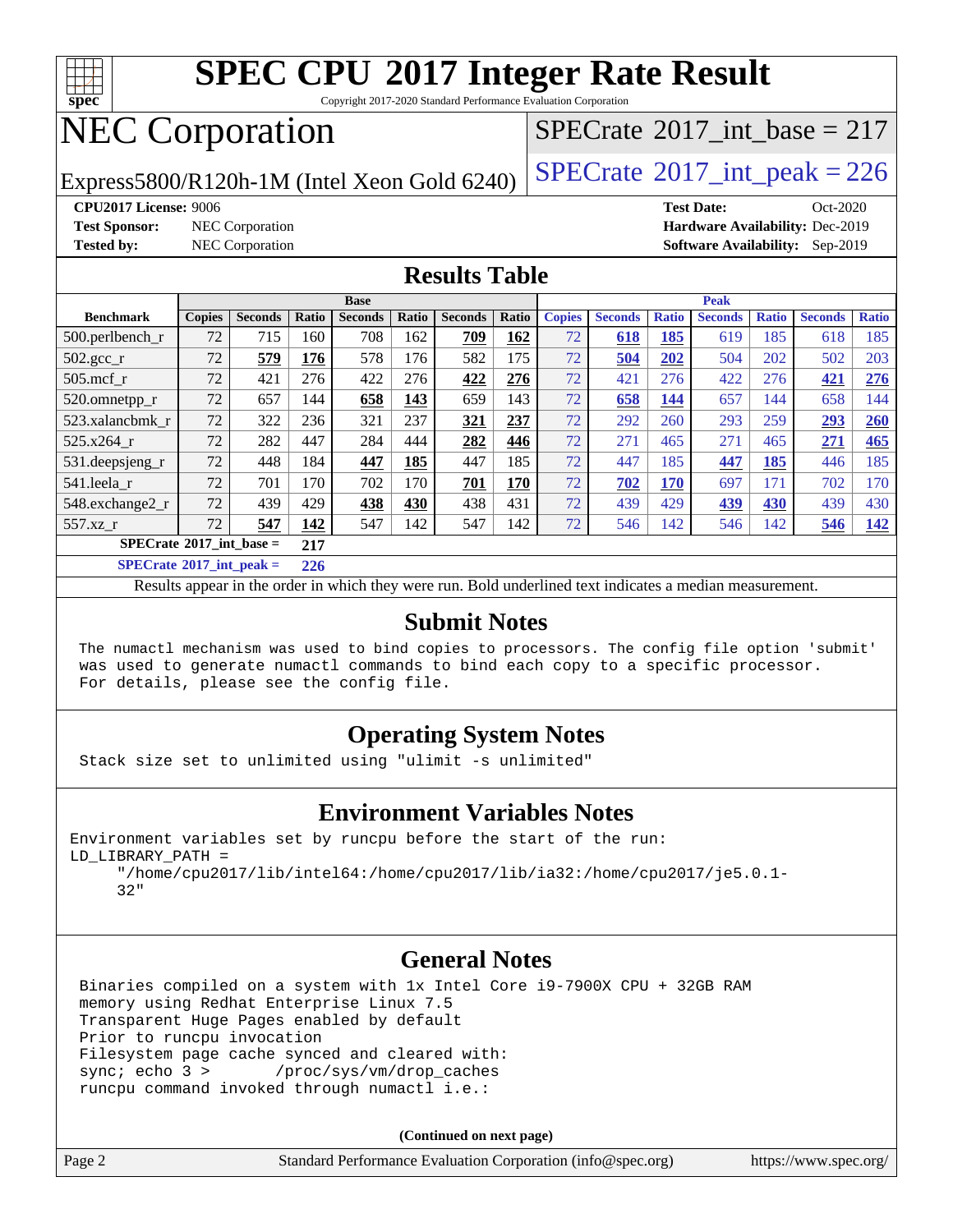

Copyright 2017-2020 Standard Performance Evaluation Corporation

# NEC Corporation

 $SPECTate$ <sup>®</sup>[2017\\_int\\_base =](http://www.spec.org/auto/cpu2017/Docs/result-fields.html#SPECrate2017intbase) 217

Express5800/R120h-1M (Intel Xeon Gold 6240)  $\left|$  [SPECrate](http://www.spec.org/auto/cpu2017/Docs/result-fields.html#SPECrate2017intpeak)<sup>®</sup>[2017\\_int\\_peak = 2](http://www.spec.org/auto/cpu2017/Docs/result-fields.html#SPECrate2017intpeak)26

**[Test Sponsor:](http://www.spec.org/auto/cpu2017/Docs/result-fields.html#TestSponsor)** NEC Corporation **[Hardware Availability:](http://www.spec.org/auto/cpu2017/Docs/result-fields.html#HardwareAvailability)** Dec-2019

**[CPU2017 License:](http://www.spec.org/auto/cpu2017/Docs/result-fields.html#CPU2017License)** 9006 **[Test Date:](http://www.spec.org/auto/cpu2017/Docs/result-fields.html#TestDate)** Oct-2020 **[Tested by:](http://www.spec.org/auto/cpu2017/Docs/result-fields.html#Testedby)** NEC Corporation **[Software Availability:](http://www.spec.org/auto/cpu2017/Docs/result-fields.html#SoftwareAvailability)** Sep-2019

#### **[General Notes \(Continued\)](http://www.spec.org/auto/cpu2017/Docs/result-fields.html#GeneralNotes)**

numactl --interleave=all runcpu <etc>

 NA: The test sponsor attests, as of date of publication, that CVE-2017-5754 (Meltdown) is mitigated in the system as tested and documented. Yes: The test sponsor attests, as of date of publication, that CVE-2017-5753 (Spectre variant 1) is mitigated in the system as tested and documented. Yes: The test sponsor attests, as of date of publication, that CVE-2017-5715 (Spectre variant 2) is mitigated in the system as tested and documented.

 jemalloc, a general purpose malloc implementation built with the RedHat Enterprise 7.5, and the system compiler gcc 4.8.5 sources available from jemalloc.net or<https://github.com/jemalloc/jemalloc/releases>

#### **[Platform Notes](http://www.spec.org/auto/cpu2017/Docs/result-fields.html#PlatformNotes)**

 BIOS Settings: Thermal Configuration: Maximum Cooling Workload Profile: General Throughput Compute Memory Patrol Scrubbing: Disabled LLC Dead Line Allocation: Disabled LLC Prefetch: Enabled Enhanced Processor Performance: Enabled Workload Profile: Custom Advanced Memory Protection: Advanced ECC Support Sysinfo program /home/cpu2017/bin/sysinfo Rev: r6365 of 2019-08-21 295195f888a3d7edb1e6e46a485a0011 running on r120h1m Tue Oct 6 08:35:44 2020 SUT (System Under Test) info as seen by some common utilities. For more information on this section, see <https://www.spec.org/cpu2017/Docs/config.html#sysinfo> From /proc/cpuinfo model name : Intel(R) Xeon(R) Gold 6240 CPU @ 2.60GHz 2 "physical id"s (chips) 72 "processors" cores, siblings (Caution: counting these is hw and system dependent. The following excerpts from /proc/cpuinfo might not be reliable. Use with caution.) cpu cores : 18 siblings : 36 physical 0: cores 0 1 2 3 8 9 10 11 16 17 18 19 20 24 25 26 27 physical 1: cores 0 1 2 3 8 9 10 11 16 17 18 19 20 24 25 26 27 From lscpu: Architecture: x86\_64 **(Continued on next page)**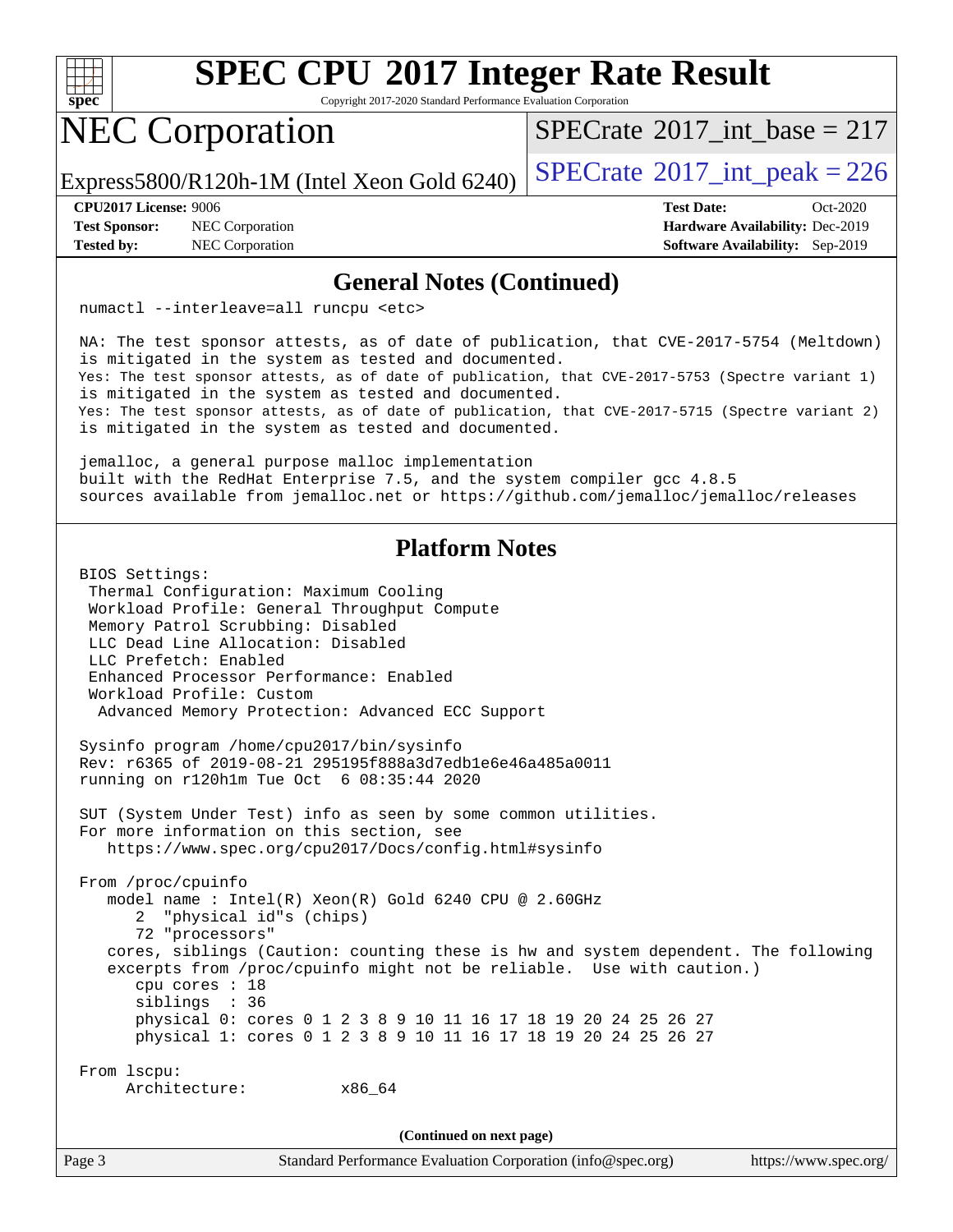

Copyright 2017-2020 Standard Performance Evaluation Corporation

# NEC Corporation

 $SPECTate$ <sup>®</sup>[2017\\_int\\_base =](http://www.spec.org/auto/cpu2017/Docs/result-fields.html#SPECrate2017intbase) 217

Express5800/R120h-1M (Intel Xeon Gold 6240)  $\left|$  [SPECrate](http://www.spec.org/auto/cpu2017/Docs/result-fields.html#SPECrate2017intpeak)<sup>®</sup>[2017\\_int\\_peak = 2](http://www.spec.org/auto/cpu2017/Docs/result-fields.html#SPECrate2017intpeak)26

**[Test Sponsor:](http://www.spec.org/auto/cpu2017/Docs/result-fields.html#TestSponsor)** NEC Corporation **[Hardware Availability:](http://www.spec.org/auto/cpu2017/Docs/result-fields.html#HardwareAvailability)** Dec-2019 **[Tested by:](http://www.spec.org/auto/cpu2017/Docs/result-fields.html#Testedby)** NEC Corporation **[Software Availability:](http://www.spec.org/auto/cpu2017/Docs/result-fields.html#SoftwareAvailability)** Sep-2019

**[CPU2017 License:](http://www.spec.org/auto/cpu2017/Docs/result-fields.html#CPU2017License)** 9006 **[Test Date:](http://www.spec.org/auto/cpu2017/Docs/result-fields.html#TestDate)** Oct-2020

#### **[Platform Notes \(Continued\)](http://www.spec.org/auto/cpu2017/Docs/result-fields.html#PlatformNotes)**

| $CPU$ op-mode $(s)$ :            | $32$ -bit, $64$ -bit                                                                 |
|----------------------------------|--------------------------------------------------------------------------------------|
| Byte Order:                      | Little Endian                                                                        |
| CPU(s):                          | 72                                                                                   |
| $On$ -line CPU $(s)$ list:       | $0 - 71$                                                                             |
| Thread( $s$ ) per core:          | 2                                                                                    |
| $Core(s)$ per socket:            | 18                                                                                   |
| Socket(s):                       | 2                                                                                    |
| NUMA $node(s)$ :                 | 4                                                                                    |
| Vendor ID:                       | GenuineIntel                                                                         |
| CPU family:                      | 6                                                                                    |
| Model:                           | 85                                                                                   |
| Model name:                      | $Intel(R)$ Xeon $(R)$ Gold 6240 CPU @ 2.60GHz                                        |
| Stepping:                        | 6                                                                                    |
| CPU MHz:                         | 2600.000                                                                             |
| BogoMIPS:                        | 5200.00                                                                              |
| Virtualization:                  | $VT - x$                                                                             |
| L1d cache:                       | 32K                                                                                  |
| $L1i$ cache:                     | 32K                                                                                  |
| L2 cache:                        | 1024K                                                                                |
| $L3$ cache:                      | 25344K                                                                               |
| NUMA $node0$ $CPU(s):$           | $0 - 8$ , 36-44                                                                      |
| NUMA node1 $CPU(s): 9-17, 45-53$ |                                                                                      |
| NUMA $node2$ $CPU(s):$           | $18 - 26,54 - 62$                                                                    |
| NUMA node3 CPU(s):               | $27 - 35,63 - 71$                                                                    |
| Flaqs:                           | fpu vme de pse tsc msr pae mce cx8 apic sep mtrr pqe mca cmov                        |
|                                  | pat pse36 clflush dts acpi mmx fxsr sse sse2 ss ht tm pbe syscall nx pdpe1gb rdtscp  |
|                                  | Im constant_tsc art arch_perfmon pebs bts rep_good nopl xtopology nonstop_tsc        |
|                                  | aperfmperf eagerfpu pni pclmulqdq dtes64 monitor ds_cpl vmx smx est tm2 ssse3 sdbg   |
|                                  | fma cx16 xtpr pdcm pcid dca sse4_1 sse4_2 x2apic movbe popcnt tsc_deadline_timer aes |
|                                  | xsave avx f16c rdrand lahf_lm abm 3dnowprefetch epb cat_13 cdp_13 invpcid_single     |
|                                  | intel_ppin intel_pt ssbd mba ibrs ibpb stibp ibrs_enhanced tpr_shadow vnmi           |
|                                  | flexpriority ept vpid fsgsbase tsc_adjust bmil hle avx2 smep bmi2 erms invpcid rtm   |
|                                  |                                                                                      |

flexpries invpcid rtm cqm mpx rdt\_a avx512f avx512dq rdseed adx smap clflushopt clwb avx512cd avx512bw avx512vl xsaveopt xsavec xgetbv1 cqm\_llc cqm\_occup\_llc cqm\_mbm\_total cqm\_mbm\_local dtherm ida arat pln pts pku ospke avx512\_vnni md\_clear spec\_ctrl intel\_stibp flush\_l1d arch\_capabilities

 /proc/cpuinfo cache data cache size : 25344 KB

 From numactl --hardware WARNING: a numactl 'node' might or might not correspond to a physical chip. available: 4 nodes (0-3) node 0 cpus: 0 1 2 3 4 5 6 7 8 36 37 38 39 40 41 42 43 44 node 0 size: 97960 MB node 0 free: 95502 MB node 1 cpus: 9 10 11 12 13 14 15 16 17 45 46 47 48 49 50 51 52 53

**(Continued on next page)**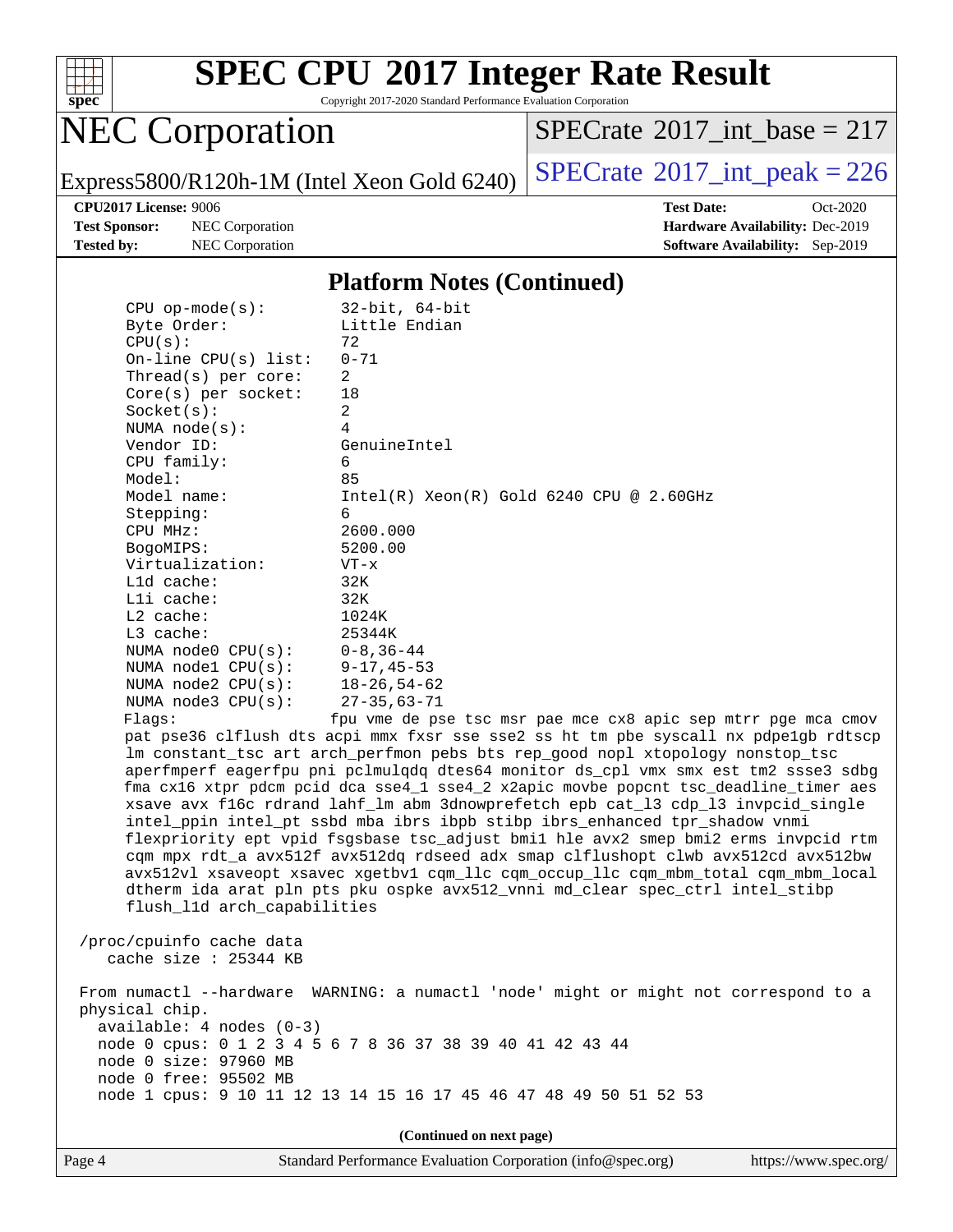

Copyright 2017-2020 Standard Performance Evaluation Corporation

# NEC Corporation

 $SPECTate$ <sup>®</sup>[2017\\_int\\_base =](http://www.spec.org/auto/cpu2017/Docs/result-fields.html#SPECrate2017intbase) 217

Express5800/R120h-1M (Intel Xeon Gold 6240)  $\left|$  [SPECrate](http://www.spec.org/auto/cpu2017/Docs/result-fields.html#SPECrate2017intpeak)<sup>®</sup>[2017\\_int\\_peak = 2](http://www.spec.org/auto/cpu2017/Docs/result-fields.html#SPECrate2017intpeak)26

**[Test Sponsor:](http://www.spec.org/auto/cpu2017/Docs/result-fields.html#TestSponsor)** NEC Corporation **[Hardware Availability:](http://www.spec.org/auto/cpu2017/Docs/result-fields.html#HardwareAvailability)** Dec-2019 **[Tested by:](http://www.spec.org/auto/cpu2017/Docs/result-fields.html#Testedby)** NEC Corporation **[Software Availability:](http://www.spec.org/auto/cpu2017/Docs/result-fields.html#SoftwareAvailability)** Sep-2019

**[CPU2017 License:](http://www.spec.org/auto/cpu2017/Docs/result-fields.html#CPU2017License)** 9006 **[Test Date:](http://www.spec.org/auto/cpu2017/Docs/result-fields.html#TestDate)** Oct-2020

#### **[Platform Notes \(Continued\)](http://www.spec.org/auto/cpu2017/Docs/result-fields.html#PlatformNotes)**

 node 1 size: 98304 MB node 1 free: 96033 MB node 2 cpus: 18 19 20 21 22 23 24 25 26 54 55 56 57 58 59 60 61 62 node 2 size: 98304 MB node 2 free: 96011 MB node 3 cpus: 27 28 29 30 31 32 33 34 35 63 64 65 66 67 68 69 70 71 node 3 size: 98303 MB node 3 free: 95972 MB node distances: node 0 1 2 3 0: 10 21 21 21 1: 21 10 21 21 2: 21 21 10 21 3: 21 21 21 10 From /proc/meminfo MemTotal: 395917516 kB HugePages\_Total: 0 Hugepagesize: 2048 kB From /etc/\*release\* /etc/\*version\* os-release: NAME="Red Hat Enterprise Linux Server" VERSION="7.7 (Maipo)" ID="rhel" ID\_LIKE="fedora" VARIANT="Server" VARIANT\_ID="server" VERSION\_ID="7.7" PRETTY\_NAME="Red Hat Enterprise Linux Server 7.7 (Maipo)" redhat-release: Red Hat Enterprise Linux Server release 7.7 (Maipo) system-release: Red Hat Enterprise Linux Server release 7.7 (Maipo) system-release-cpe: cpe:/o:redhat:enterprise\_linux:7.7:ga:server uname -a: Linux r120h1m 3.10.0-1062.1.1.el7.x86\_64 #1 SMP Tue Aug 13 18:39:59 UTC 2019 x86\_64 x86\_64 x86\_64 GNU/Linux Kernel self-reported vulnerability status: CVE-2018-3620 (L1 Terminal Fault): Not affected Microarchitectural Data Sampling: Not affected CVE-2017-5754 (Meltdown): Not affected CVE-2018-3639 (Speculative Store Bypass): Mitigation: Speculative Store Bypass disabled via prctl and seccomp CVE-2017-5753 (Spectre variant 1): Mitigation: Load fences, usercopy/swapgs barriers and \_\_user pointer sanitization

**(Continued on next page)**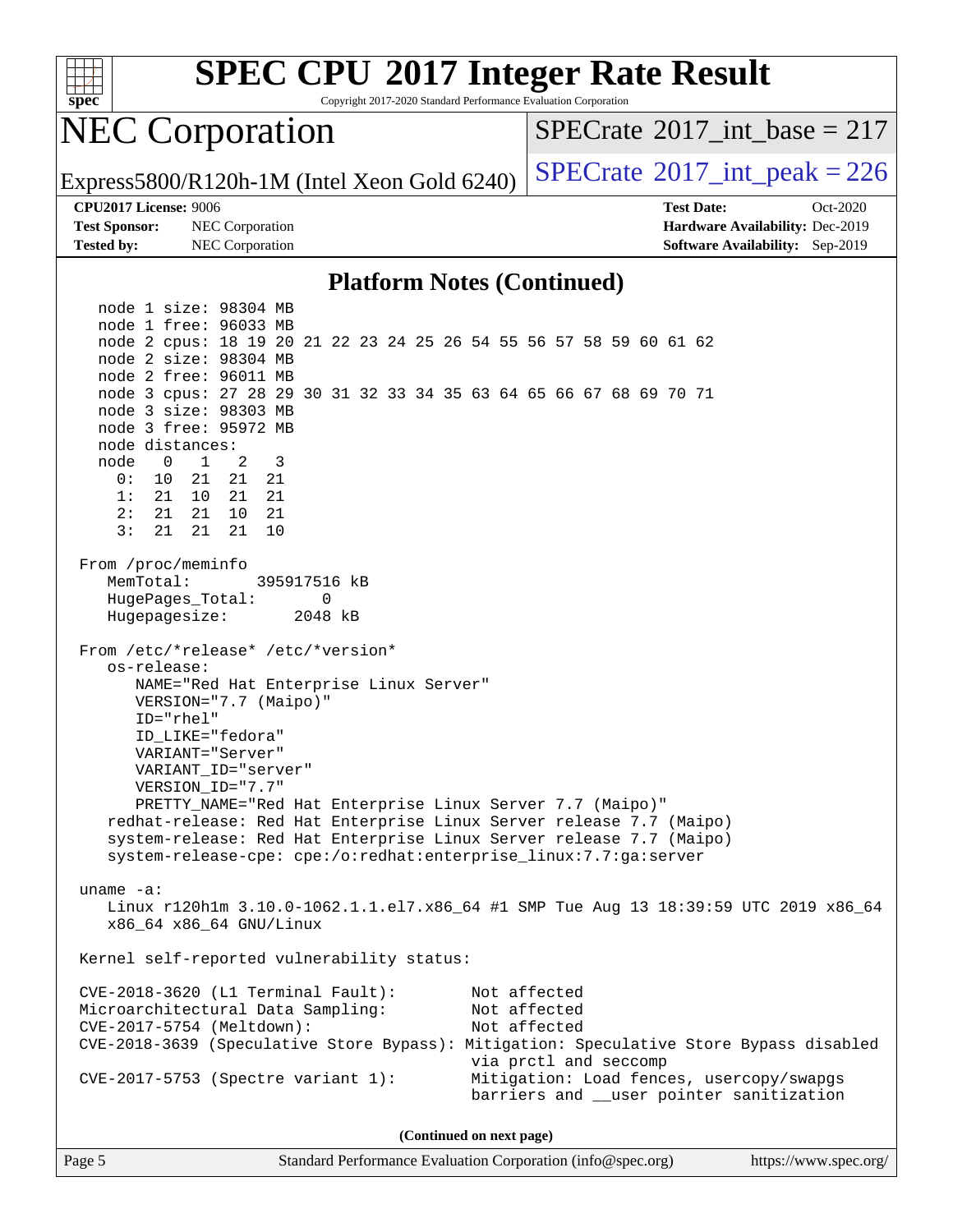

Copyright 2017-2020 Standard Performance Evaluation Corporation

## NEC Corporation

 $SPECTate$ <sup>®</sup>[2017\\_int\\_base =](http://www.spec.org/auto/cpu2017/Docs/result-fields.html#SPECrate2017intbase) 217

Express5800/R120h-1M (Intel Xeon Gold 6240)  $\left|$  [SPECrate](http://www.spec.org/auto/cpu2017/Docs/result-fields.html#SPECrate2017intpeak)<sup>®</sup>[2017\\_int\\_peak = 2](http://www.spec.org/auto/cpu2017/Docs/result-fields.html#SPECrate2017intpeak)26

**[Test Sponsor:](http://www.spec.org/auto/cpu2017/Docs/result-fields.html#TestSponsor)** NEC Corporation **[Hardware Availability:](http://www.spec.org/auto/cpu2017/Docs/result-fields.html#HardwareAvailability)** Dec-2019 **[Tested by:](http://www.spec.org/auto/cpu2017/Docs/result-fields.html#Testedby)** NEC Corporation **[Software Availability:](http://www.spec.org/auto/cpu2017/Docs/result-fields.html#SoftwareAvailability)** Sep-2019

**[CPU2017 License:](http://www.spec.org/auto/cpu2017/Docs/result-fields.html#CPU2017License)** 9006 **[Test Date:](http://www.spec.org/auto/cpu2017/Docs/result-fields.html#TestDate)** Oct-2020

#### **[Platform Notes \(Continued\)](http://www.spec.org/auto/cpu2017/Docs/result-fields.html#PlatformNotes)**

CVE-2017-5715 (Spectre variant 2): Mitigation: Full retpoline, IBPB

run-level 3 Oct 6 08:30

 SPEC is set to: /home/cpu2017 Filesystem Type Size Used Avail Use% Mounted on /dev/sda3 ext4 908G 184G 678G 22% /

 From /sys/devices/virtual/dmi/id BIOS: NEC U32 03/09/2020 Vendor: NEC Product: Express5800/R120h-1M Serial: JPN0084094

 Additional information from dmidecode follows. WARNING: Use caution when you interpret this section. The 'dmidecode' program reads system data which is "intended to allow hardware to be accurately determined", but the intent may not be met, as there are frequent changes to hardware, firmware, and the "DMTF SMBIOS" standard. Memory:

24x HPE P03050-091 16 GB 2 rank 2933

(End of data from sysinfo program)

#### **[Compiler Version Notes](http://www.spec.org/auto/cpu2017/Docs/result-fields.html#CompilerVersionNotes)**

| C             | $502.\text{gcc\_r}(\text{peak})$                                                                                                                                                 |                       |
|---------------|----------------------------------------------------------------------------------------------------------------------------------------------------------------------------------|-----------------------|
|               | Intel(R) C Intel(R) 64 Compiler for applications running on $IA-32$ , Version<br>19.0.4.227 Build 20190416<br>Copyright (C) 1985-2019 Intel Corporation. All rights reserved.    |                       |
| $\mathcal{C}$ | 500.perlbench $r(base, peak)$ 502.qcc $r(base)$ 505.mcf $r(base, peak)$<br>$525.x264_r(base, peak) 557.xz_r(base, peak)$                                                         |                       |
|               | Intel(R) C Intel(R) 64 Compiler for applications running on Intel(R) 64,<br>Version 19.0.4.227 Build 20190416<br>Copyright (C) 1985-2019 Intel Corporation. All rights reserved. |                       |
| $\mathcal{C}$ | $502.\text{gcc\_r}(\text{peak})$                                                                                                                                                 |                       |
|               | Intel(R) C Intel(R) 64 Compiler for applications running on $IA-32$ , Version                                                                                                    |                       |
|               | (Continued on next page)                                                                                                                                                         |                       |
| Page 6        | Standard Performance Evaluation Corporation (info@spec.org)                                                                                                                      | https://www.spec.org/ |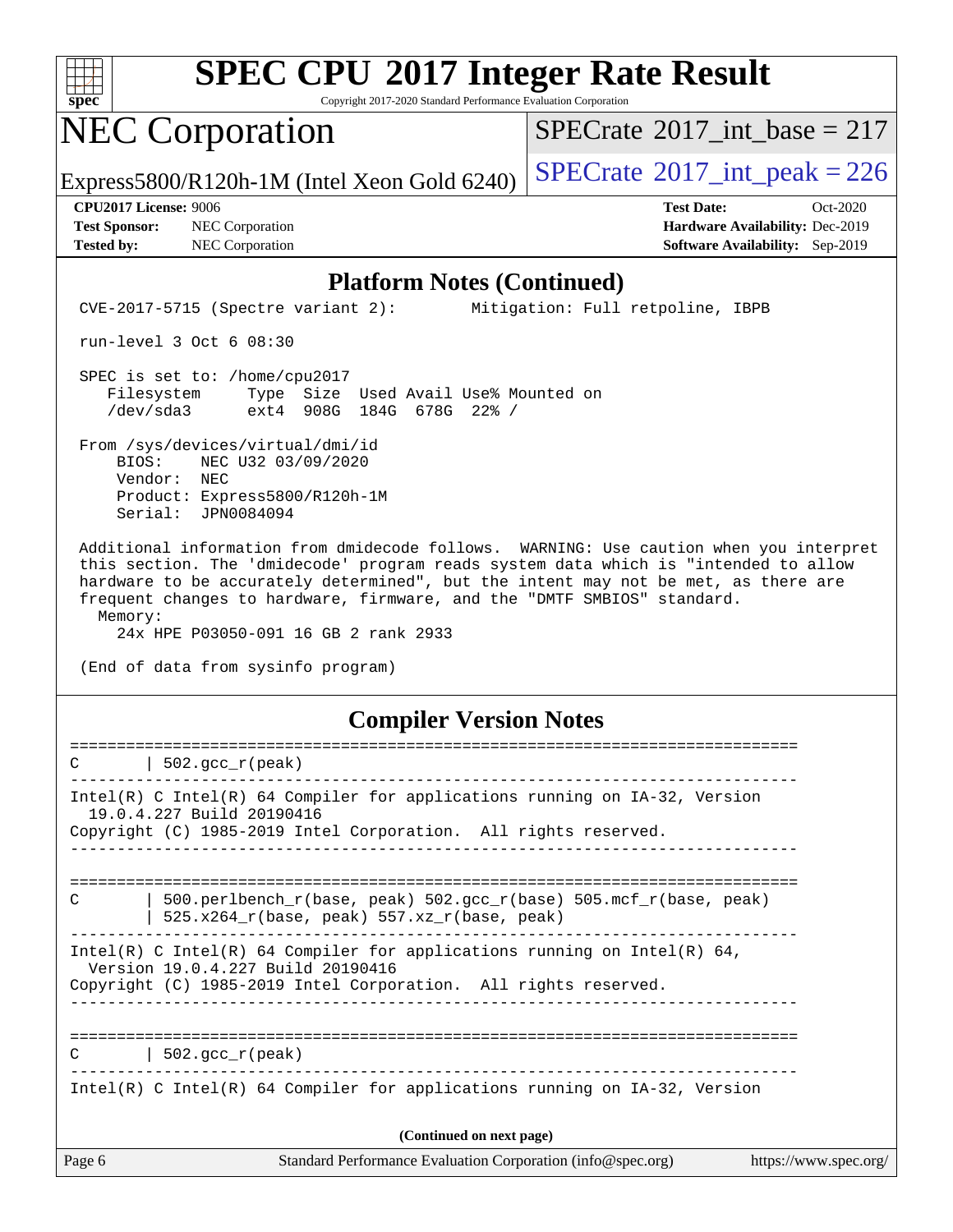

Copyright 2017-2020 Standard Performance Evaluation Corporation

NEC Corporation

 $SPECrate$ <sup>®</sup>[2017\\_int\\_base =](http://www.spec.org/auto/cpu2017/Docs/result-fields.html#SPECrate2017intbase) 217

Express5800/R120h-1M (Intel Xeon Gold 6240)  $\left|$  [SPECrate](http://www.spec.org/auto/cpu2017/Docs/result-fields.html#SPECrate2017intpeak)<sup>®</sup>[2017\\_int\\_peak = 2](http://www.spec.org/auto/cpu2017/Docs/result-fields.html#SPECrate2017intpeak)26

| <b>CPU2017 License: 9006</b> |  |
|------------------------------|--|
|------------------------------|--|

**[CPU2017 License:](http://www.spec.org/auto/cpu2017/Docs/result-fields.html#CPU2017License)** 9006 **[Test Date:](http://www.spec.org/auto/cpu2017/Docs/result-fields.html#TestDate)** Oct-2020 **[Test Sponsor:](http://www.spec.org/auto/cpu2017/Docs/result-fields.html#TestSponsor)** NEC Corporation **[Hardware Availability:](http://www.spec.org/auto/cpu2017/Docs/result-fields.html#HardwareAvailability)** Dec-2019 **[Tested by:](http://www.spec.org/auto/cpu2017/Docs/result-fields.html#Testedby)** NEC Corporation **[Software Availability:](http://www.spec.org/auto/cpu2017/Docs/result-fields.html#SoftwareAvailability)** Sep-2019

#### **[Compiler Version Notes \(Continued\)](http://www.spec.org/auto/cpu2017/Docs/result-fields.html#CompilerVersionNotes)**

| 19.0.4.227 Build 20190416                                                                                                                                                            |  |  |  |  |  |
|--------------------------------------------------------------------------------------------------------------------------------------------------------------------------------------|--|--|--|--|--|
| Copyright (C) 1985-2019 Intel Corporation. All rights reserved.                                                                                                                      |  |  |  |  |  |
| 500.perlbench_r(base, peak) 502.gcc_r(base) 505.mcf_r(base, peak)<br>C<br>525.x264_r(base, peak) 557.xz_r(base, peak)                                                                |  |  |  |  |  |
| Intel(R) C Intel(R) 64 Compiler for applications running on Intel(R) 64,<br>Version 19.0.4.227 Build 20190416<br>Copyright (C) 1985-2019 Intel Corporation. All rights reserved.     |  |  |  |  |  |
| $523.xalanchm k_r (peak)$<br>$C++$                                                                                                                                                   |  |  |  |  |  |
| $Intel(R)$ C++ Intel(R) 64 Compiler for applications running on $IA-32$ , Version<br>19.0.4.227 Build 20190416<br>Copyright (C) 1985-2019 Intel Corporation. All rights reserved.    |  |  |  |  |  |
| 520.omnetpp_r(base, peak) 523.xalancbmk_r(base)<br>$C++$<br>531.deepsjeng_r(base, peak) 541.leela_r(base, peak)                                                                      |  |  |  |  |  |
| Intel(R) $C++$ Intel(R) 64 Compiler for applications running on Intel(R) 64,<br>Version 19.0.4.227 Build 20190416<br>Copyright (C) 1985-2019 Intel Corporation. All rights reserved. |  |  |  |  |  |
| 523.xalancbmk_r(peak)<br>$C++$                                                                                                                                                       |  |  |  |  |  |
| Intel(R) C++ Intel(R) 64 Compiler for applications running on IA-32, Version<br>19.0.4.227 Build 20190416<br>Copyright (C) 1985-2019 Intel Corporation. All rights reserved.         |  |  |  |  |  |
| 520.omnetpp_r(base, peak) 523.xalancbmk_r(base)<br>$C++$<br>531.deepsjeng_r(base, peak) 541.leela_r(base, peak)                                                                      |  |  |  |  |  |
| Intel(R) $C++$ Intel(R) 64 Compiler for applications running on Intel(R) 64,<br>Version 19.0.4.227 Build 20190416<br>Copyright (C) 1985-2019 Intel Corporation. All rights reserved. |  |  |  |  |  |
| (Continued on next page)                                                                                                                                                             |  |  |  |  |  |

Page 7 Standard Performance Evaluation Corporation [\(info@spec.org\)](mailto:info@spec.org) <https://www.spec.org/>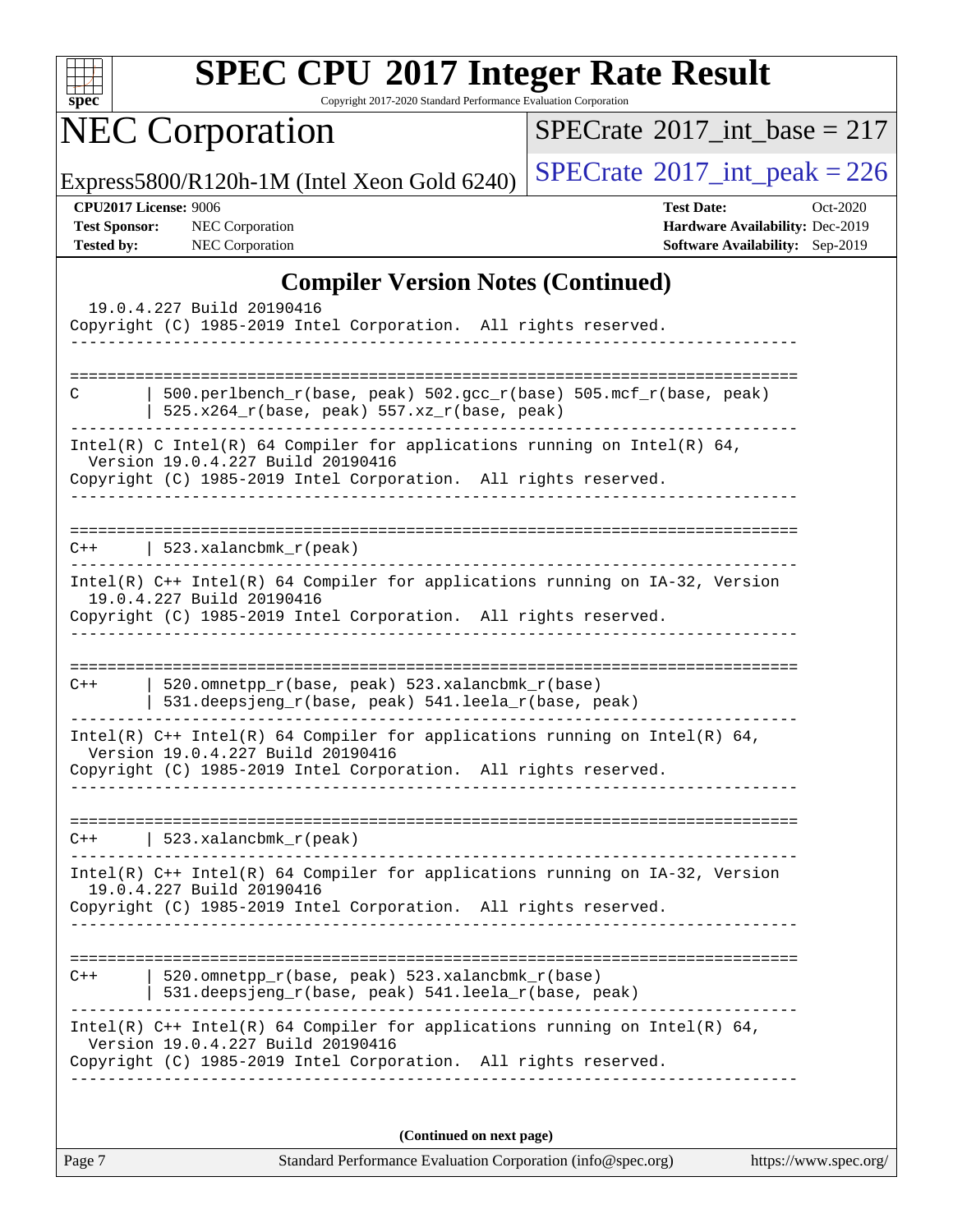

Copyright 2017-2020 Standard Performance Evaluation Corporation

# NEC Corporation

 $SPECTate$ <sup>®</sup>[2017\\_int\\_base =](http://www.spec.org/auto/cpu2017/Docs/result-fields.html#SPECrate2017intbase) 217

Express5800/R120h-1M (Intel Xeon Gold 6240)  $\left|$  [SPECrate](http://www.spec.org/auto/cpu2017/Docs/result-fields.html#SPECrate2017intpeak)<sup>®</sup>[2017\\_int\\_peak = 2](http://www.spec.org/auto/cpu2017/Docs/result-fields.html#SPECrate2017intpeak)26

**[Test Sponsor:](http://www.spec.org/auto/cpu2017/Docs/result-fields.html#TestSponsor)** NEC Corporation **[Hardware Availability:](http://www.spec.org/auto/cpu2017/Docs/result-fields.html#HardwareAvailability)** Dec-2019

**[CPU2017 License:](http://www.spec.org/auto/cpu2017/Docs/result-fields.html#CPU2017License)** 9006 **[Test Date:](http://www.spec.org/auto/cpu2017/Docs/result-fields.html#TestDate)** Oct-2020 **[Tested by:](http://www.spec.org/auto/cpu2017/Docs/result-fields.html#Testedby)** NEC Corporation **[Software Availability:](http://www.spec.org/auto/cpu2017/Docs/result-fields.html#SoftwareAvailability)** Sep-2019

#### **[Compiler Version Notes \(Continued\)](http://www.spec.org/auto/cpu2017/Docs/result-fields.html#CompilerVersionNotes)**

| Fortran   548.exchange $2_r$ (base, peak)                                                                           |
|---------------------------------------------------------------------------------------------------------------------|
| Intel(R) Fortran Intel(R) 64 Compiler for applications running on Intel(R)<br>64, Version 19.0.4.227 Build 20190416 |
| Copyright (C) 1985-2019 Intel Corporation. All rights reserved.                                                     |

### **[Base Compiler Invocation](http://www.spec.org/auto/cpu2017/Docs/result-fields.html#BaseCompilerInvocation)**

[C benchmarks](http://www.spec.org/auto/cpu2017/Docs/result-fields.html#Cbenchmarks): [icc -m64 -std=c11](http://www.spec.org/cpu2017/results/res2020q4/cpu2017-20201012-24178.flags.html#user_CCbase_intel_icc_64bit_c11_33ee0cdaae7deeeab2a9725423ba97205ce30f63b9926c2519791662299b76a0318f32ddfffdc46587804de3178b4f9328c46fa7c2b0cd779d7a61945c91cd35)

[C++ benchmarks:](http://www.spec.org/auto/cpu2017/Docs/result-fields.html#CXXbenchmarks) [icpc -m64](http://www.spec.org/cpu2017/results/res2020q4/cpu2017-20201012-24178.flags.html#user_CXXbase_intel_icpc_64bit_4ecb2543ae3f1412ef961e0650ca070fec7b7afdcd6ed48761b84423119d1bf6bdf5cad15b44d48e7256388bc77273b966e5eb805aefd121eb22e9299b2ec9d9)

[Fortran benchmarks](http://www.spec.org/auto/cpu2017/Docs/result-fields.html#Fortranbenchmarks): [ifort -m64](http://www.spec.org/cpu2017/results/res2020q4/cpu2017-20201012-24178.flags.html#user_FCbase_intel_ifort_64bit_24f2bb282fbaeffd6157abe4f878425411749daecae9a33200eee2bee2fe76f3b89351d69a8130dd5949958ce389cf37ff59a95e7a40d588e8d3a57e0c3fd751)

### **[Base Portability Flags](http://www.spec.org/auto/cpu2017/Docs/result-fields.html#BasePortabilityFlags)**

 500.perlbench\_r: [-DSPEC\\_LP64](http://www.spec.org/cpu2017/results/res2020q4/cpu2017-20201012-24178.flags.html#b500.perlbench_r_basePORTABILITY_DSPEC_LP64) [-DSPEC\\_LINUX\\_X64](http://www.spec.org/cpu2017/results/res2020q4/cpu2017-20201012-24178.flags.html#b500.perlbench_r_baseCPORTABILITY_DSPEC_LINUX_X64) 502.gcc\_r: [-DSPEC\\_LP64](http://www.spec.org/cpu2017/results/res2020q4/cpu2017-20201012-24178.flags.html#suite_basePORTABILITY502_gcc_r_DSPEC_LP64) 505.mcf\_r: [-DSPEC\\_LP64](http://www.spec.org/cpu2017/results/res2020q4/cpu2017-20201012-24178.flags.html#suite_basePORTABILITY505_mcf_r_DSPEC_LP64) 520.omnetpp\_r: [-DSPEC\\_LP64](http://www.spec.org/cpu2017/results/res2020q4/cpu2017-20201012-24178.flags.html#suite_basePORTABILITY520_omnetpp_r_DSPEC_LP64) 523.xalancbmk\_r: [-DSPEC\\_LP64](http://www.spec.org/cpu2017/results/res2020q4/cpu2017-20201012-24178.flags.html#suite_basePORTABILITY523_xalancbmk_r_DSPEC_LP64) [-DSPEC\\_LINUX](http://www.spec.org/cpu2017/results/res2020q4/cpu2017-20201012-24178.flags.html#b523.xalancbmk_r_baseCXXPORTABILITY_DSPEC_LINUX) 525.x264\_r: [-DSPEC\\_LP64](http://www.spec.org/cpu2017/results/res2020q4/cpu2017-20201012-24178.flags.html#suite_basePORTABILITY525_x264_r_DSPEC_LP64) 531.deepsjeng\_r: [-DSPEC\\_LP64](http://www.spec.org/cpu2017/results/res2020q4/cpu2017-20201012-24178.flags.html#suite_basePORTABILITY531_deepsjeng_r_DSPEC_LP64) 541.leela\_r: [-DSPEC\\_LP64](http://www.spec.org/cpu2017/results/res2020q4/cpu2017-20201012-24178.flags.html#suite_basePORTABILITY541_leela_r_DSPEC_LP64) 548.exchange2\_r: [-DSPEC\\_LP64](http://www.spec.org/cpu2017/results/res2020q4/cpu2017-20201012-24178.flags.html#suite_basePORTABILITY548_exchange2_r_DSPEC_LP64) 557.xz\_r: [-DSPEC\\_LP64](http://www.spec.org/cpu2017/results/res2020q4/cpu2017-20201012-24178.flags.html#suite_basePORTABILITY557_xz_r_DSPEC_LP64)

### **[Base Optimization Flags](http://www.spec.org/auto/cpu2017/Docs/result-fields.html#BaseOptimizationFlags)**

#### [C benchmarks](http://www.spec.org/auto/cpu2017/Docs/result-fields.html#Cbenchmarks):

```
-Wl,-z,muldefs -xCORE-AVX512 -ipo -O3 -no-prec-div
-qopt-mem-layout-trans=4
-L/usr/local/IntelCompiler19/compilers_and_libraries_2019.4.227/linux/compiler/lib/intel64
-lqkmalloc
```
**(Continued on next page)**

Page 8 Standard Performance Evaluation Corporation [\(info@spec.org\)](mailto:info@spec.org) <https://www.spec.org/>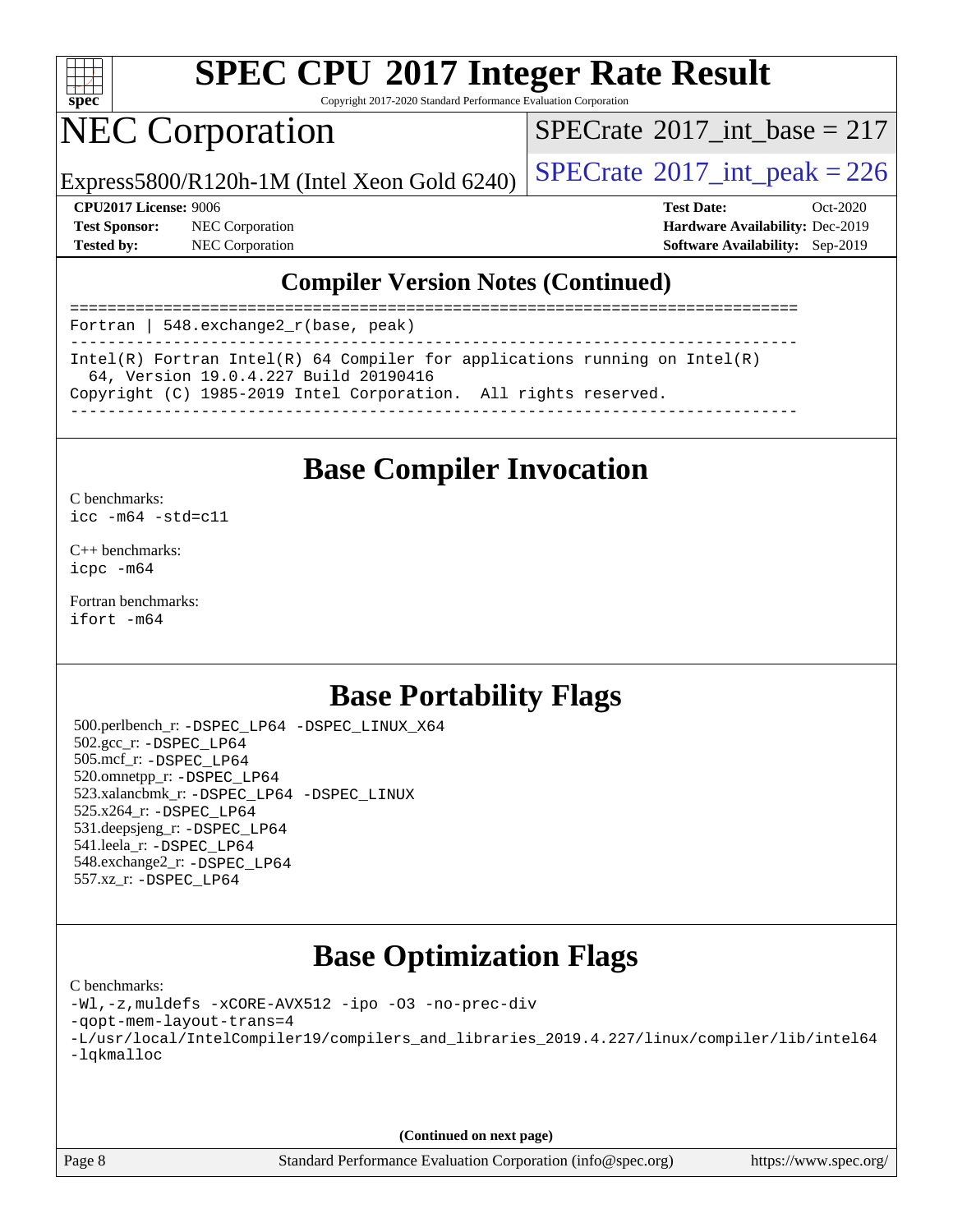

Copyright 2017-2020 Standard Performance Evaluation Corporation

# NEC Corporation

 $SPECTate$ <sup>®</sup>[2017\\_int\\_base =](http://www.spec.org/auto/cpu2017/Docs/result-fields.html#SPECrate2017intbase) 217

Express5800/R120h-1M (Intel Xeon Gold 6240)  $\left|$  [SPECrate](http://www.spec.org/auto/cpu2017/Docs/result-fields.html#SPECrate2017intpeak)<sup>®</sup>[2017\\_int\\_peak = 2](http://www.spec.org/auto/cpu2017/Docs/result-fields.html#SPECrate2017intpeak)26

**[Test Sponsor:](http://www.spec.org/auto/cpu2017/Docs/result-fields.html#TestSponsor)** NEC Corporation **[Hardware Availability:](http://www.spec.org/auto/cpu2017/Docs/result-fields.html#HardwareAvailability)** Dec-2019 **[Tested by:](http://www.spec.org/auto/cpu2017/Docs/result-fields.html#Testedby)** NEC Corporation **[Software Availability:](http://www.spec.org/auto/cpu2017/Docs/result-fields.html#SoftwareAvailability)** Sep-2019

**[CPU2017 License:](http://www.spec.org/auto/cpu2017/Docs/result-fields.html#CPU2017License)** 9006 **[Test Date:](http://www.spec.org/auto/cpu2017/Docs/result-fields.html#TestDate)** Oct-2020

## **[Base Optimization Flags \(Continued\)](http://www.spec.org/auto/cpu2017/Docs/result-fields.html#BaseOptimizationFlags)**

#### [C++ benchmarks:](http://www.spec.org/auto/cpu2017/Docs/result-fields.html#CXXbenchmarks)

[-Wl,-z,muldefs](http://www.spec.org/cpu2017/results/res2020q4/cpu2017-20201012-24178.flags.html#user_CXXbase_link_force_multiple1_b4cbdb97b34bdee9ceefcfe54f4c8ea74255f0b02a4b23e853cdb0e18eb4525ac79b5a88067c842dd0ee6996c24547a27a4b99331201badda8798ef8a743f577) [-xCORE-AVX512](http://www.spec.org/cpu2017/results/res2020q4/cpu2017-20201012-24178.flags.html#user_CXXbase_f-xCORE-AVX512) [-ipo](http://www.spec.org/cpu2017/results/res2020q4/cpu2017-20201012-24178.flags.html#user_CXXbase_f-ipo) [-O3](http://www.spec.org/cpu2017/results/res2020q4/cpu2017-20201012-24178.flags.html#user_CXXbase_f-O3) [-no-prec-div](http://www.spec.org/cpu2017/results/res2020q4/cpu2017-20201012-24178.flags.html#user_CXXbase_f-no-prec-div) [-qopt-mem-layout-trans=4](http://www.spec.org/cpu2017/results/res2020q4/cpu2017-20201012-24178.flags.html#user_CXXbase_f-qopt-mem-layout-trans_fa39e755916c150a61361b7846f310bcdf6f04e385ef281cadf3647acec3f0ae266d1a1d22d972a7087a248fd4e6ca390a3634700869573d231a252c784941a8) [-L/usr/local/IntelCompiler19/compilers\\_and\\_libraries\\_2019.4.227/linux/compiler/lib/intel64](http://www.spec.org/cpu2017/results/res2020q4/cpu2017-20201012-24178.flags.html#user_CXXbase_qkmalloc_link_0ffe0cb02c68ef1b443a077c7888c10c67ca0d1dd7138472156f06a085bbad385f78d49618ad55dca9db3b1608e84afc2f69b4003b1d1ca498a9fc1462ccefda) [-lqkmalloc](http://www.spec.org/cpu2017/results/res2020q4/cpu2017-20201012-24178.flags.html#user_CXXbase_qkmalloc_link_lib_79a818439969f771c6bc311cfd333c00fc099dad35c030f5aab9dda831713d2015205805422f83de8875488a2991c0a156aaa600e1f9138f8fc37004abc96dc5)

#### [Fortran benchmarks:](http://www.spec.org/auto/cpu2017/Docs/result-fields.html#Fortranbenchmarks)

[-Wl,-z,muldefs](http://www.spec.org/cpu2017/results/res2020q4/cpu2017-20201012-24178.flags.html#user_FCbase_link_force_multiple1_b4cbdb97b34bdee9ceefcfe54f4c8ea74255f0b02a4b23e853cdb0e18eb4525ac79b5a88067c842dd0ee6996c24547a27a4b99331201badda8798ef8a743f577) [-xCORE-AVX512](http://www.spec.org/cpu2017/results/res2020q4/cpu2017-20201012-24178.flags.html#user_FCbase_f-xCORE-AVX512) [-ipo](http://www.spec.org/cpu2017/results/res2020q4/cpu2017-20201012-24178.flags.html#user_FCbase_f-ipo) [-O3](http://www.spec.org/cpu2017/results/res2020q4/cpu2017-20201012-24178.flags.html#user_FCbase_f-O3) [-no-prec-div](http://www.spec.org/cpu2017/results/res2020q4/cpu2017-20201012-24178.flags.html#user_FCbase_f-no-prec-div)

[-qopt-mem-layout-trans=4](http://www.spec.org/cpu2017/results/res2020q4/cpu2017-20201012-24178.flags.html#user_FCbase_f-qopt-mem-layout-trans_fa39e755916c150a61361b7846f310bcdf6f04e385ef281cadf3647acec3f0ae266d1a1d22d972a7087a248fd4e6ca390a3634700869573d231a252c784941a8) [-nostandard-realloc-lhs](http://www.spec.org/cpu2017/results/res2020q4/cpu2017-20201012-24178.flags.html#user_FCbase_f_2003_std_realloc_82b4557e90729c0f113870c07e44d33d6f5a304b4f63d4c15d2d0f1fab99f5daaed73bdb9275d9ae411527f28b936061aa8b9c8f2d63842963b95c9dd6426b8a) [-align array32byte](http://www.spec.org/cpu2017/results/res2020q4/cpu2017-20201012-24178.flags.html#user_FCbase_align_array32byte_b982fe038af199962ba9a80c053b8342c548c85b40b8e86eb3cc33dee0d7986a4af373ac2d51c3f7cf710a18d62fdce2948f201cd044323541f22fc0fffc51b6)

[-L/usr/local/IntelCompiler19/compilers\\_and\\_libraries\\_2019.4.227/linux/compiler/lib/intel64](http://www.spec.org/cpu2017/results/res2020q4/cpu2017-20201012-24178.flags.html#user_FCbase_qkmalloc_link_0ffe0cb02c68ef1b443a077c7888c10c67ca0d1dd7138472156f06a085bbad385f78d49618ad55dca9db3b1608e84afc2f69b4003b1d1ca498a9fc1462ccefda) [-lqkmalloc](http://www.spec.org/cpu2017/results/res2020q4/cpu2017-20201012-24178.flags.html#user_FCbase_qkmalloc_link_lib_79a818439969f771c6bc311cfd333c00fc099dad35c030f5aab9dda831713d2015205805422f83de8875488a2991c0a156aaa600e1f9138f8fc37004abc96dc5)

### **[Peak Compiler Invocation](http://www.spec.org/auto/cpu2017/Docs/result-fields.html#PeakCompilerInvocation)**

#### [C benchmarks \(except as noted below\)](http://www.spec.org/auto/cpu2017/Docs/result-fields.html#Cbenchmarksexceptasnotedbelow): [icc -m64 -std=c11](http://www.spec.org/cpu2017/results/res2020q4/cpu2017-20201012-24178.flags.html#user_CCpeak_intel_icc_64bit_c11_33ee0cdaae7deeeab2a9725423ba97205ce30f63b9926c2519791662299b76a0318f32ddfffdc46587804de3178b4f9328c46fa7c2b0cd779d7a61945c91cd35)

502.gcc\_r: [icc -m32 -std=c11 -L/usr/local/IntelCompiler19/compilers\\_and\\_libraries\\_2019.4.227/linux/compiler/lib/ia32\\_lin](http://www.spec.org/cpu2017/results/res2020q4/cpu2017-20201012-24178.flags.html#user_peakCCLD502_gcc_r_intel_icc_38a193a897536fa645efb1dc6ac2bea2bddbbe56f130e144a606d1b2649003f27c79f8814020c1f9355cbbf0d7ab0d194a7a979ee1e2a95641bbb8cf571aac7b)

[C++ benchmarks \(except as noted below\)](http://www.spec.org/auto/cpu2017/Docs/result-fields.html#CXXbenchmarksexceptasnotedbelow): [icpc -m64](http://www.spec.org/cpu2017/results/res2020q4/cpu2017-20201012-24178.flags.html#user_CXXpeak_intel_icpc_64bit_4ecb2543ae3f1412ef961e0650ca070fec7b7afdcd6ed48761b84423119d1bf6bdf5cad15b44d48e7256388bc77273b966e5eb805aefd121eb22e9299b2ec9d9)

523.xalancbmk\_r: [icpc -m32 -L/usr/local/IntelCompiler19/compilers\\_and\\_libraries\\_2019.4.227/linux/compiler/lib/ia32\\_lin](http://www.spec.org/cpu2017/results/res2020q4/cpu2017-20201012-24178.flags.html#user_peakCXXLD523_xalancbmk_r_intel_icpc_840f965b38320ad10acba6032d6ca4c816e722c432c250f3408feae347068ba449f694544a48cf12cd3bde3495e328e6747ab0f629c2925d3062e2ee144af951)

#### [Fortran benchmarks](http://www.spec.org/auto/cpu2017/Docs/result-fields.html#Fortranbenchmarks): [ifort -m64](http://www.spec.org/cpu2017/results/res2020q4/cpu2017-20201012-24178.flags.html#user_FCpeak_intel_ifort_64bit_24f2bb282fbaeffd6157abe4f878425411749daecae9a33200eee2bee2fe76f3b89351d69a8130dd5949958ce389cf37ff59a95e7a40d588e8d3a57e0c3fd751)

## **[Peak Portability Flags](http://www.spec.org/auto/cpu2017/Docs/result-fields.html#PeakPortabilityFlags)**

 500.perlbench\_r: [-DSPEC\\_LP64](http://www.spec.org/cpu2017/results/res2020q4/cpu2017-20201012-24178.flags.html#b500.perlbench_r_peakPORTABILITY_DSPEC_LP64) [-DSPEC\\_LINUX\\_X64](http://www.spec.org/cpu2017/results/res2020q4/cpu2017-20201012-24178.flags.html#b500.perlbench_r_peakCPORTABILITY_DSPEC_LINUX_X64) 502.gcc\_r: [-D\\_FILE\\_OFFSET\\_BITS=64](http://www.spec.org/cpu2017/results/res2020q4/cpu2017-20201012-24178.flags.html#user_peakPORTABILITY502_gcc_r_file_offset_bits_64_5ae949a99b284ddf4e95728d47cb0843d81b2eb0e18bdfe74bbf0f61d0b064f4bda2f10ea5eb90e1dcab0e84dbc592acfc5018bc955c18609f94ddb8d550002c) 505.mcf\_r: [-DSPEC\\_LP64](http://www.spec.org/cpu2017/results/res2020q4/cpu2017-20201012-24178.flags.html#suite_peakPORTABILITY505_mcf_r_DSPEC_LP64) 520.omnetpp\_r: [-DSPEC\\_LP64](http://www.spec.org/cpu2017/results/res2020q4/cpu2017-20201012-24178.flags.html#suite_peakPORTABILITY520_omnetpp_r_DSPEC_LP64) 523.xalancbmk\_r: [-D\\_FILE\\_OFFSET\\_BITS=64](http://www.spec.org/cpu2017/results/res2020q4/cpu2017-20201012-24178.flags.html#user_peakPORTABILITY523_xalancbmk_r_file_offset_bits_64_5ae949a99b284ddf4e95728d47cb0843d81b2eb0e18bdfe74bbf0f61d0b064f4bda2f10ea5eb90e1dcab0e84dbc592acfc5018bc955c18609f94ddb8d550002c) [-DSPEC\\_LINUX](http://www.spec.org/cpu2017/results/res2020q4/cpu2017-20201012-24178.flags.html#b523.xalancbmk_r_peakCXXPORTABILITY_DSPEC_LINUX) 525.x264\_r: [-DSPEC\\_LP64](http://www.spec.org/cpu2017/results/res2020q4/cpu2017-20201012-24178.flags.html#suite_peakPORTABILITY525_x264_r_DSPEC_LP64) 531.deepsjeng\_r: [-DSPEC\\_LP64](http://www.spec.org/cpu2017/results/res2020q4/cpu2017-20201012-24178.flags.html#suite_peakPORTABILITY531_deepsjeng_r_DSPEC_LP64) 541.leela\_r: [-DSPEC\\_LP64](http://www.spec.org/cpu2017/results/res2020q4/cpu2017-20201012-24178.flags.html#suite_peakPORTABILITY541_leela_r_DSPEC_LP64) 548.exchange2\_r: [-DSPEC\\_LP64](http://www.spec.org/cpu2017/results/res2020q4/cpu2017-20201012-24178.flags.html#suite_peakPORTABILITY548_exchange2_r_DSPEC_LP64) 557.xz\_r: [-DSPEC\\_LP64](http://www.spec.org/cpu2017/results/res2020q4/cpu2017-20201012-24178.flags.html#suite_peakPORTABILITY557_xz_r_DSPEC_LP64)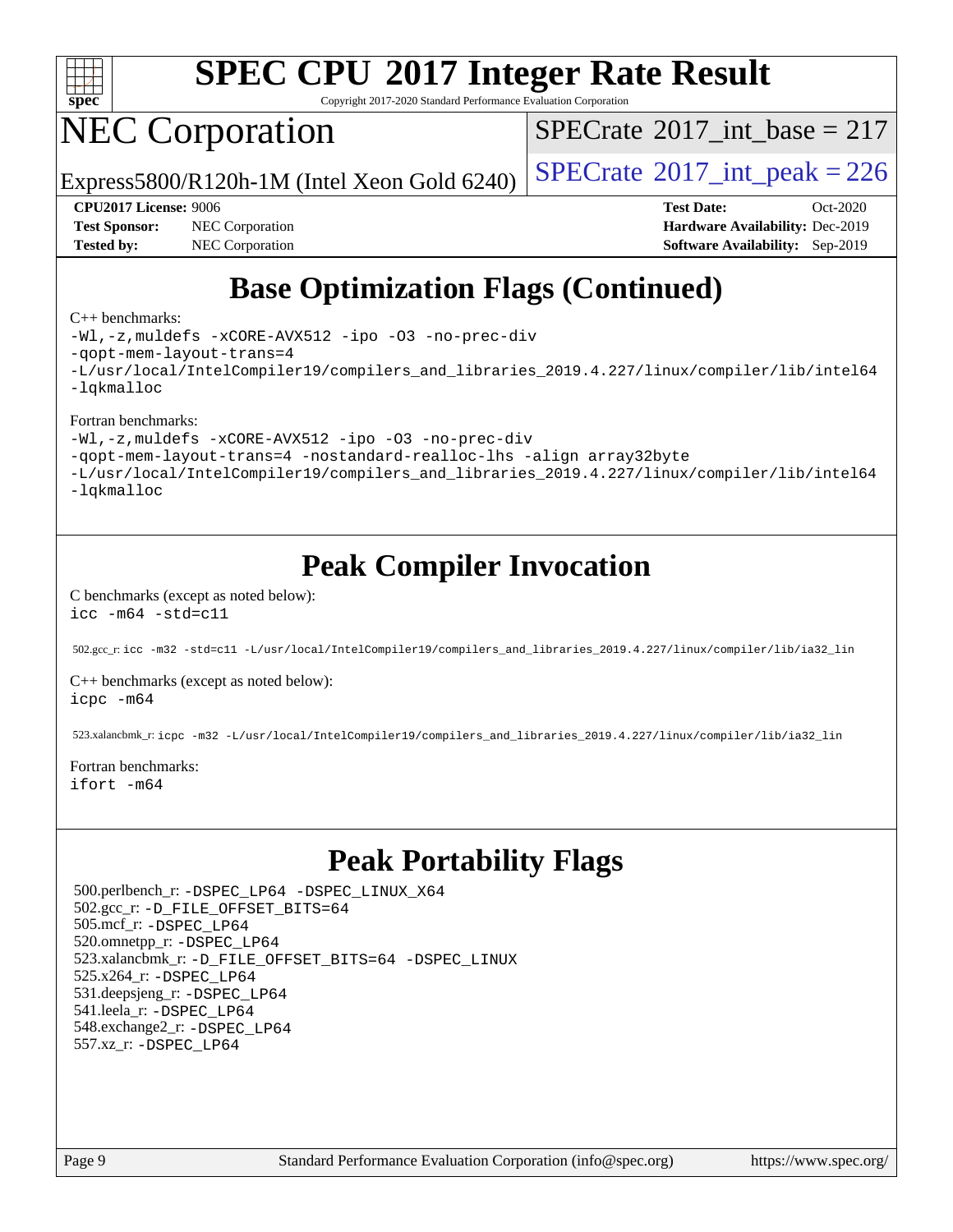

Copyright 2017-2020 Standard Performance Evaluation Corporation

## NEC Corporation

 $SPECTate$ <sup>®</sup>[2017\\_int\\_base =](http://www.spec.org/auto/cpu2017/Docs/result-fields.html#SPECrate2017intbase) 217

Express5800/R120h-1M (Intel Xeon Gold 6240)  $\left|$  [SPECrate](http://www.spec.org/auto/cpu2017/Docs/result-fields.html#SPECrate2017intpeak)<sup>®</sup>[2017\\_int\\_peak = 2](http://www.spec.org/auto/cpu2017/Docs/result-fields.html#SPECrate2017intpeak)26

**[Tested by:](http://www.spec.org/auto/cpu2017/Docs/result-fields.html#Testedby)** NEC Corporation **[Software Availability:](http://www.spec.org/auto/cpu2017/Docs/result-fields.html#SoftwareAvailability)** Sep-2019

**[CPU2017 License:](http://www.spec.org/auto/cpu2017/Docs/result-fields.html#CPU2017License)** 9006 **[Test Date:](http://www.spec.org/auto/cpu2017/Docs/result-fields.html#TestDate)** Oct-2020 **[Test Sponsor:](http://www.spec.org/auto/cpu2017/Docs/result-fields.html#TestSponsor)** NEC Corporation **[Hardware Availability:](http://www.spec.org/auto/cpu2017/Docs/result-fields.html#HardwareAvailability)** Dec-2019

## **[Peak Optimization Flags](http://www.spec.org/auto/cpu2017/Docs/result-fields.html#PeakOptimizationFlags)**

```
C benchmarks:
```
 500.perlbench\_r: [-Wl,-z,muldefs](http://www.spec.org/cpu2017/results/res2020q4/cpu2017-20201012-24178.flags.html#user_peakEXTRA_LDFLAGS500_perlbench_r_link_force_multiple1_b4cbdb97b34bdee9ceefcfe54f4c8ea74255f0b02a4b23e853cdb0e18eb4525ac79b5a88067c842dd0ee6996c24547a27a4b99331201badda8798ef8a743f577) [-prof-gen](http://www.spec.org/cpu2017/results/res2020q4/cpu2017-20201012-24178.flags.html#user_peakPASS1_CFLAGSPASS1_LDFLAGS500_perlbench_r_prof_gen_5aa4926d6013ddb2a31985c654b3eb18169fc0c6952a63635c234f711e6e63dd76e94ad52365559451ec499a2cdb89e4dc58ba4c67ef54ca681ffbe1461d6b36)(pass 1) [-prof-use](http://www.spec.org/cpu2017/results/res2020q4/cpu2017-20201012-24178.flags.html#user_peakPASS2_CFLAGSPASS2_LDFLAGS500_perlbench_r_prof_use_1a21ceae95f36a2b53c25747139a6c16ca95bd9def2a207b4f0849963b97e94f5260e30a0c64f4bb623698870e679ca08317ef8150905d41bd88c6f78df73f19)(pass 2) [-ipo](http://www.spec.org/cpu2017/results/res2020q4/cpu2017-20201012-24178.flags.html#user_peakPASS1_COPTIMIZEPASS2_COPTIMIZE500_perlbench_r_f-ipo) [-xCORE-AVX512](http://www.spec.org/cpu2017/results/res2020q4/cpu2017-20201012-24178.flags.html#user_peakPASS2_COPTIMIZE500_perlbench_r_f-xCORE-AVX512) [-O3](http://www.spec.org/cpu2017/results/res2020q4/cpu2017-20201012-24178.flags.html#user_peakPASS1_COPTIMIZEPASS2_COPTIMIZE500_perlbench_r_f-O3) [-no-prec-div](http://www.spec.org/cpu2017/results/res2020q4/cpu2017-20201012-24178.flags.html#user_peakPASS1_COPTIMIZEPASS2_COPTIMIZE500_perlbench_r_f-no-prec-div) [-qopt-mem-layout-trans=4](http://www.spec.org/cpu2017/results/res2020q4/cpu2017-20201012-24178.flags.html#user_peakPASS1_COPTIMIZEPASS2_COPTIMIZE500_perlbench_r_f-qopt-mem-layout-trans_fa39e755916c150a61361b7846f310bcdf6f04e385ef281cadf3647acec3f0ae266d1a1d22d972a7087a248fd4e6ca390a3634700869573d231a252c784941a8) [-fno-strict-overflow](http://www.spec.org/cpu2017/results/res2020q4/cpu2017-20201012-24178.flags.html#user_peakEXTRA_OPTIMIZE500_perlbench_r_f-fno-strict-overflow) [-L/usr/local/IntelCompiler19/compilers\\_and\\_libraries\\_2019.4.227/linux/compiler/lib/intel64](http://www.spec.org/cpu2017/results/res2020q4/cpu2017-20201012-24178.flags.html#user_peakEXTRA_LIBS500_perlbench_r_qkmalloc_link_0ffe0cb02c68ef1b443a077c7888c10c67ca0d1dd7138472156f06a085bbad385f78d49618ad55dca9db3b1608e84afc2f69b4003b1d1ca498a9fc1462ccefda) [-lqkmalloc](http://www.spec.org/cpu2017/results/res2020q4/cpu2017-20201012-24178.flags.html#user_peakEXTRA_LIBS500_perlbench_r_qkmalloc_link_lib_79a818439969f771c6bc311cfd333c00fc099dad35c030f5aab9dda831713d2015205805422f83de8875488a2991c0a156aaa600e1f9138f8fc37004abc96dc5) 502.gcc\_r: [-Wl,-z,muldefs](http://www.spec.org/cpu2017/results/res2020q4/cpu2017-20201012-24178.flags.html#user_peakEXTRA_LDFLAGS502_gcc_r_link_force_multiple1_b4cbdb97b34bdee9ceefcfe54f4c8ea74255f0b02a4b23e853cdb0e18eb4525ac79b5a88067c842dd0ee6996c24547a27a4b99331201badda8798ef8a743f577) [-prof-gen](http://www.spec.org/cpu2017/results/res2020q4/cpu2017-20201012-24178.flags.html#user_peakPASS1_CFLAGSPASS1_LDFLAGS502_gcc_r_prof_gen_5aa4926d6013ddb2a31985c654b3eb18169fc0c6952a63635c234f711e6e63dd76e94ad52365559451ec499a2cdb89e4dc58ba4c67ef54ca681ffbe1461d6b36)(pass 1) [-prof-use](http://www.spec.org/cpu2017/results/res2020q4/cpu2017-20201012-24178.flags.html#user_peakPASS2_CFLAGSPASS2_LDFLAGS502_gcc_r_prof_use_1a21ceae95f36a2b53c25747139a6c16ca95bd9def2a207b4f0849963b97e94f5260e30a0c64f4bb623698870e679ca08317ef8150905d41bd88c6f78df73f19)(pass 2) [-ipo](http://www.spec.org/cpu2017/results/res2020q4/cpu2017-20201012-24178.flags.html#user_peakPASS1_COPTIMIZEPASS2_COPTIMIZE502_gcc_r_f-ipo) [-xCORE-AVX512](http://www.spec.org/cpu2017/results/res2020q4/cpu2017-20201012-24178.flags.html#user_peakPASS2_COPTIMIZE502_gcc_r_f-xCORE-AVX512) [-O3](http://www.spec.org/cpu2017/results/res2020q4/cpu2017-20201012-24178.flags.html#user_peakPASS1_COPTIMIZEPASS2_COPTIMIZE502_gcc_r_f-O3) [-no-prec-div](http://www.spec.org/cpu2017/results/res2020q4/cpu2017-20201012-24178.flags.html#user_peakPASS1_COPTIMIZEPASS2_COPTIMIZE502_gcc_r_f-no-prec-div) [-qopt-mem-layout-trans=4](http://www.spec.org/cpu2017/results/res2020q4/cpu2017-20201012-24178.flags.html#user_peakPASS1_COPTIMIZEPASS2_COPTIMIZE502_gcc_r_f-qopt-mem-layout-trans_fa39e755916c150a61361b7846f310bcdf6f04e385ef281cadf3647acec3f0ae266d1a1d22d972a7087a248fd4e6ca390a3634700869573d231a252c784941a8) [-L/usr/local/je5.0.1-32/lib](http://www.spec.org/cpu2017/results/res2020q4/cpu2017-20201012-24178.flags.html#user_peakEXTRA_LIBS502_gcc_r_jemalloc_link_path32_e29f22e8e6c17053bbc6a0971f5a9c01a601a06bb1a59df2084b77a2fe0a2995b64fd4256feaeea39eeba3aae142e96e2b2b0a28974019c0c0c88139a84f900a) [-ljemalloc](http://www.spec.org/cpu2017/results/res2020q4/cpu2017-20201012-24178.flags.html#user_peakEXTRA_LIBS502_gcc_r_jemalloc_link_lib_d1249b907c500fa1c0672f44f562e3d0f79738ae9e3c4a9c376d49f265a04b9c99b167ecedbf6711b3085be911c67ff61f150a17b3472be731631ba4d0471706) 505.mcf\_r: [-Wl,-z,muldefs](http://www.spec.org/cpu2017/results/res2020q4/cpu2017-20201012-24178.flags.html#user_peakEXTRA_LDFLAGS505_mcf_r_link_force_multiple1_b4cbdb97b34bdee9ceefcfe54f4c8ea74255f0b02a4b23e853cdb0e18eb4525ac79b5a88067c842dd0ee6996c24547a27a4b99331201badda8798ef8a743f577) [-xCORE-AVX512](http://www.spec.org/cpu2017/results/res2020q4/cpu2017-20201012-24178.flags.html#user_peakCOPTIMIZE505_mcf_r_f-xCORE-AVX512) [-ipo](http://www.spec.org/cpu2017/results/res2020q4/cpu2017-20201012-24178.flags.html#user_peakCOPTIMIZE505_mcf_r_f-ipo) [-O3](http://www.spec.org/cpu2017/results/res2020q4/cpu2017-20201012-24178.flags.html#user_peakCOPTIMIZE505_mcf_r_f-O3) [-no-prec-div](http://www.spec.org/cpu2017/results/res2020q4/cpu2017-20201012-24178.flags.html#user_peakCOPTIMIZE505_mcf_r_f-no-prec-div) [-qopt-mem-layout-trans=4](http://www.spec.org/cpu2017/results/res2020q4/cpu2017-20201012-24178.flags.html#user_peakCOPTIMIZE505_mcf_r_f-qopt-mem-layout-trans_fa39e755916c150a61361b7846f310bcdf6f04e385ef281cadf3647acec3f0ae266d1a1d22d972a7087a248fd4e6ca390a3634700869573d231a252c784941a8) [-L/usr/local/IntelCompiler19/compilers\\_and\\_libraries\\_2019.4.227/linux/compiler/lib/intel64](http://www.spec.org/cpu2017/results/res2020q4/cpu2017-20201012-24178.flags.html#user_peakEXTRA_LIBS505_mcf_r_qkmalloc_link_0ffe0cb02c68ef1b443a077c7888c10c67ca0d1dd7138472156f06a085bbad385f78d49618ad55dca9db3b1608e84afc2f69b4003b1d1ca498a9fc1462ccefda) [-lqkmalloc](http://www.spec.org/cpu2017/results/res2020q4/cpu2017-20201012-24178.flags.html#user_peakEXTRA_LIBS505_mcf_r_qkmalloc_link_lib_79a818439969f771c6bc311cfd333c00fc099dad35c030f5aab9dda831713d2015205805422f83de8875488a2991c0a156aaa600e1f9138f8fc37004abc96dc5) 525.x264\_r: [-Wl,-z,muldefs](http://www.spec.org/cpu2017/results/res2020q4/cpu2017-20201012-24178.flags.html#user_peakEXTRA_LDFLAGS525_x264_r_link_force_multiple1_b4cbdb97b34bdee9ceefcfe54f4c8ea74255f0b02a4b23e853cdb0e18eb4525ac79b5a88067c842dd0ee6996c24547a27a4b99331201badda8798ef8a743f577) [-xCORE-AVX512](http://www.spec.org/cpu2017/results/res2020q4/cpu2017-20201012-24178.flags.html#user_peakCOPTIMIZE525_x264_r_f-xCORE-AVX512) [-ipo](http://www.spec.org/cpu2017/results/res2020q4/cpu2017-20201012-24178.flags.html#user_peakCOPTIMIZE525_x264_r_f-ipo) [-O3](http://www.spec.org/cpu2017/results/res2020q4/cpu2017-20201012-24178.flags.html#user_peakCOPTIMIZE525_x264_r_f-O3) [-no-prec-div](http://www.spec.org/cpu2017/results/res2020q4/cpu2017-20201012-24178.flags.html#user_peakCOPTIMIZE525_x264_r_f-no-prec-div) [-qopt-mem-layout-trans=4](http://www.spec.org/cpu2017/results/res2020q4/cpu2017-20201012-24178.flags.html#user_peakCOPTIMIZE525_x264_r_f-qopt-mem-layout-trans_fa39e755916c150a61361b7846f310bcdf6f04e385ef281cadf3647acec3f0ae266d1a1d22d972a7087a248fd4e6ca390a3634700869573d231a252c784941a8) [-fno-alias](http://www.spec.org/cpu2017/results/res2020q4/cpu2017-20201012-24178.flags.html#user_peakEXTRA_OPTIMIZE525_x264_r_f-no-alias_77dbac10d91cbfe898fbf4a29d1b29b694089caa623bdd1baccc9957d4edbe8d106c0b357e2748a65b44fc9e83d78098bb898077f3fe92f9faf24f7bd4a07ed7) [-L/usr/local/IntelCompiler19/compilers\\_and\\_libraries\\_2019.4.227/linux/compiler/lib/intel64](http://www.spec.org/cpu2017/results/res2020q4/cpu2017-20201012-24178.flags.html#user_peakEXTRA_LIBS525_x264_r_qkmalloc_link_0ffe0cb02c68ef1b443a077c7888c10c67ca0d1dd7138472156f06a085bbad385f78d49618ad55dca9db3b1608e84afc2f69b4003b1d1ca498a9fc1462ccefda) [-lqkmalloc](http://www.spec.org/cpu2017/results/res2020q4/cpu2017-20201012-24178.flags.html#user_peakEXTRA_LIBS525_x264_r_qkmalloc_link_lib_79a818439969f771c6bc311cfd333c00fc099dad35c030f5aab9dda831713d2015205805422f83de8875488a2991c0a156aaa600e1f9138f8fc37004abc96dc5) 557.xz\_r: Same as 505.mcf\_r [C++ benchmarks](http://www.spec.org/auto/cpu2017/Docs/result-fields.html#CXXbenchmarks): 520.omnetpp\_r: [-Wl,-z,muldefs](http://www.spec.org/cpu2017/results/res2020q4/cpu2017-20201012-24178.flags.html#user_peakEXTRA_LDFLAGS520_omnetpp_r_link_force_multiple1_b4cbdb97b34bdee9ceefcfe54f4c8ea74255f0b02a4b23e853cdb0e18eb4525ac79b5a88067c842dd0ee6996c24547a27a4b99331201badda8798ef8a743f577) [-xCORE-AVX512](http://www.spec.org/cpu2017/results/res2020q4/cpu2017-20201012-24178.flags.html#user_peakCXXOPTIMIZE520_omnetpp_r_f-xCORE-AVX512) [-ipo](http://www.spec.org/cpu2017/results/res2020q4/cpu2017-20201012-24178.flags.html#user_peakCXXOPTIMIZE520_omnetpp_r_f-ipo) [-O3](http://www.spec.org/cpu2017/results/res2020q4/cpu2017-20201012-24178.flags.html#user_peakCXXOPTIMIZE520_omnetpp_r_f-O3) [-no-prec-div](http://www.spec.org/cpu2017/results/res2020q4/cpu2017-20201012-24178.flags.html#user_peakCXXOPTIMIZE520_omnetpp_r_f-no-prec-div) [-qopt-mem-layout-trans=4](http://www.spec.org/cpu2017/results/res2020q4/cpu2017-20201012-24178.flags.html#user_peakCXXOPTIMIZE520_omnetpp_r_f-qopt-mem-layout-trans_fa39e755916c150a61361b7846f310bcdf6f04e385ef281cadf3647acec3f0ae266d1a1d22d972a7087a248fd4e6ca390a3634700869573d231a252c784941a8) [-L/usr/local/IntelCompiler19/compilers\\_and\\_libraries\\_2019.4.227/linux/compiler/lib/intel64](http://www.spec.org/cpu2017/results/res2020q4/cpu2017-20201012-24178.flags.html#user_peakEXTRA_LIBS520_omnetpp_r_qkmalloc_link_0ffe0cb02c68ef1b443a077c7888c10c67ca0d1dd7138472156f06a085bbad385f78d49618ad55dca9db3b1608e84afc2f69b4003b1d1ca498a9fc1462ccefda) [-lqkmalloc](http://www.spec.org/cpu2017/results/res2020q4/cpu2017-20201012-24178.flags.html#user_peakEXTRA_LIBS520_omnetpp_r_qkmalloc_link_lib_79a818439969f771c6bc311cfd333c00fc099dad35c030f5aab9dda831713d2015205805422f83de8875488a2991c0a156aaa600e1f9138f8fc37004abc96dc5) 523.xalancbmk\_r: [-Wl,-z,muldefs](http://www.spec.org/cpu2017/results/res2020q4/cpu2017-20201012-24178.flags.html#user_peakEXTRA_LDFLAGS523_xalancbmk_r_link_force_multiple1_b4cbdb97b34bdee9ceefcfe54f4c8ea74255f0b02a4b23e853cdb0e18eb4525ac79b5a88067c842dd0ee6996c24547a27a4b99331201badda8798ef8a743f577) [-prof-gen](http://www.spec.org/cpu2017/results/res2020q4/cpu2017-20201012-24178.flags.html#user_peakPASS1_CXXFLAGSPASS1_LDFLAGS523_xalancbmk_r_prof_gen_5aa4926d6013ddb2a31985c654b3eb18169fc0c6952a63635c234f711e6e63dd76e94ad52365559451ec499a2cdb89e4dc58ba4c67ef54ca681ffbe1461d6b36)(pass 1) [-prof-use](http://www.spec.org/cpu2017/results/res2020q4/cpu2017-20201012-24178.flags.html#user_peakPASS2_CXXFLAGSPASS2_LDFLAGS523_xalancbmk_r_prof_use_1a21ceae95f36a2b53c25747139a6c16ca95bd9def2a207b4f0849963b97e94f5260e30a0c64f4bb623698870e679ca08317ef8150905d41bd88c6f78df73f19)(pass 2) [-ipo](http://www.spec.org/cpu2017/results/res2020q4/cpu2017-20201012-24178.flags.html#user_peakPASS1_CXXOPTIMIZEPASS2_CXXOPTIMIZE523_xalancbmk_r_f-ipo) [-xCORE-AVX512](http://www.spec.org/cpu2017/results/res2020q4/cpu2017-20201012-24178.flags.html#user_peakPASS2_CXXOPTIMIZE523_xalancbmk_r_f-xCORE-AVX512) [-O3](http://www.spec.org/cpu2017/results/res2020q4/cpu2017-20201012-24178.flags.html#user_peakPASS1_CXXOPTIMIZEPASS2_CXXOPTIMIZE523_xalancbmk_r_f-O3) [-no-prec-div](http://www.spec.org/cpu2017/results/res2020q4/cpu2017-20201012-24178.flags.html#user_peakPASS1_CXXOPTIMIZEPASS2_CXXOPTIMIZE523_xalancbmk_r_f-no-prec-div) [-qopt-mem-layout-trans=4](http://www.spec.org/cpu2017/results/res2020q4/cpu2017-20201012-24178.flags.html#user_peakPASS1_CXXOPTIMIZEPASS2_CXXOPTIMIZE523_xalancbmk_r_f-qopt-mem-layout-trans_fa39e755916c150a61361b7846f310bcdf6f04e385ef281cadf3647acec3f0ae266d1a1d22d972a7087a248fd4e6ca390a3634700869573d231a252c784941a8) [-L/usr/local/je5.0.1-32/lib](http://www.spec.org/cpu2017/results/res2020q4/cpu2017-20201012-24178.flags.html#user_peakEXTRA_LIBS523_xalancbmk_r_jemalloc_link_path32_e29f22e8e6c17053bbc6a0971f5a9c01a601a06bb1a59df2084b77a2fe0a2995b64fd4256feaeea39eeba3aae142e96e2b2b0a28974019c0c0c88139a84f900a) [-ljemalloc](http://www.spec.org/cpu2017/results/res2020q4/cpu2017-20201012-24178.flags.html#user_peakEXTRA_LIBS523_xalancbmk_r_jemalloc_link_lib_d1249b907c500fa1c0672f44f562e3d0f79738ae9e3c4a9c376d49f265a04b9c99b167ecedbf6711b3085be911c67ff61f150a17b3472be731631ba4d0471706) 531.deepsjeng\_r: Same as 520.omnetpp\_r 541.leela\_r: Same as 520.omnetpp\_r [Fortran benchmarks:](http://www.spec.org/auto/cpu2017/Docs/result-fields.html#Fortranbenchmarks) [-Wl,-z,muldefs](http://www.spec.org/cpu2017/results/res2020q4/cpu2017-20201012-24178.flags.html#user_FCpeak_link_force_multiple1_b4cbdb97b34bdee9ceefcfe54f4c8ea74255f0b02a4b23e853cdb0e18eb4525ac79b5a88067c842dd0ee6996c24547a27a4b99331201badda8798ef8a743f577) [-xCORE-AVX512](http://www.spec.org/cpu2017/results/res2020q4/cpu2017-20201012-24178.flags.html#user_FCpeak_f-xCORE-AVX512) [-ipo](http://www.spec.org/cpu2017/results/res2020q4/cpu2017-20201012-24178.flags.html#user_FCpeak_f-ipo) [-O3](http://www.spec.org/cpu2017/results/res2020q4/cpu2017-20201012-24178.flags.html#user_FCpeak_f-O3) [-no-prec-div](http://www.spec.org/cpu2017/results/res2020q4/cpu2017-20201012-24178.flags.html#user_FCpeak_f-no-prec-div) [-qopt-mem-layout-trans=4](http://www.spec.org/cpu2017/results/res2020q4/cpu2017-20201012-24178.flags.html#user_FCpeak_f-qopt-mem-layout-trans_fa39e755916c150a61361b7846f310bcdf6f04e385ef281cadf3647acec3f0ae266d1a1d22d972a7087a248fd4e6ca390a3634700869573d231a252c784941a8) [-nostandard-realloc-lhs](http://www.spec.org/cpu2017/results/res2020q4/cpu2017-20201012-24178.flags.html#user_FCpeak_f_2003_std_realloc_82b4557e90729c0f113870c07e44d33d6f5a304b4f63d4c15d2d0f1fab99f5daaed73bdb9275d9ae411527f28b936061aa8b9c8f2d63842963b95c9dd6426b8a) [-align array32byte](http://www.spec.org/cpu2017/results/res2020q4/cpu2017-20201012-24178.flags.html#user_FCpeak_align_array32byte_b982fe038af199962ba9a80c053b8342c548c85b40b8e86eb3cc33dee0d7986a4af373ac2d51c3f7cf710a18d62fdce2948f201cd044323541f22fc0fffc51b6) [-L/usr/local/IntelCompiler19/compilers\\_and\\_libraries\\_2019.4.227/linux/compiler/lib/intel64](http://www.spec.org/cpu2017/results/res2020q4/cpu2017-20201012-24178.flags.html#user_FCpeak_qkmalloc_link_0ffe0cb02c68ef1b443a077c7888c10c67ca0d1dd7138472156f06a085bbad385f78d49618ad55dca9db3b1608e84afc2f69b4003b1d1ca498a9fc1462ccefda) [-lqkmalloc](http://www.spec.org/cpu2017/results/res2020q4/cpu2017-20201012-24178.flags.html#user_FCpeak_qkmalloc_link_lib_79a818439969f771c6bc311cfd333c00fc099dad35c030f5aab9dda831713d2015205805422f83de8875488a2991c0a156aaa600e1f9138f8fc37004abc96dc5)